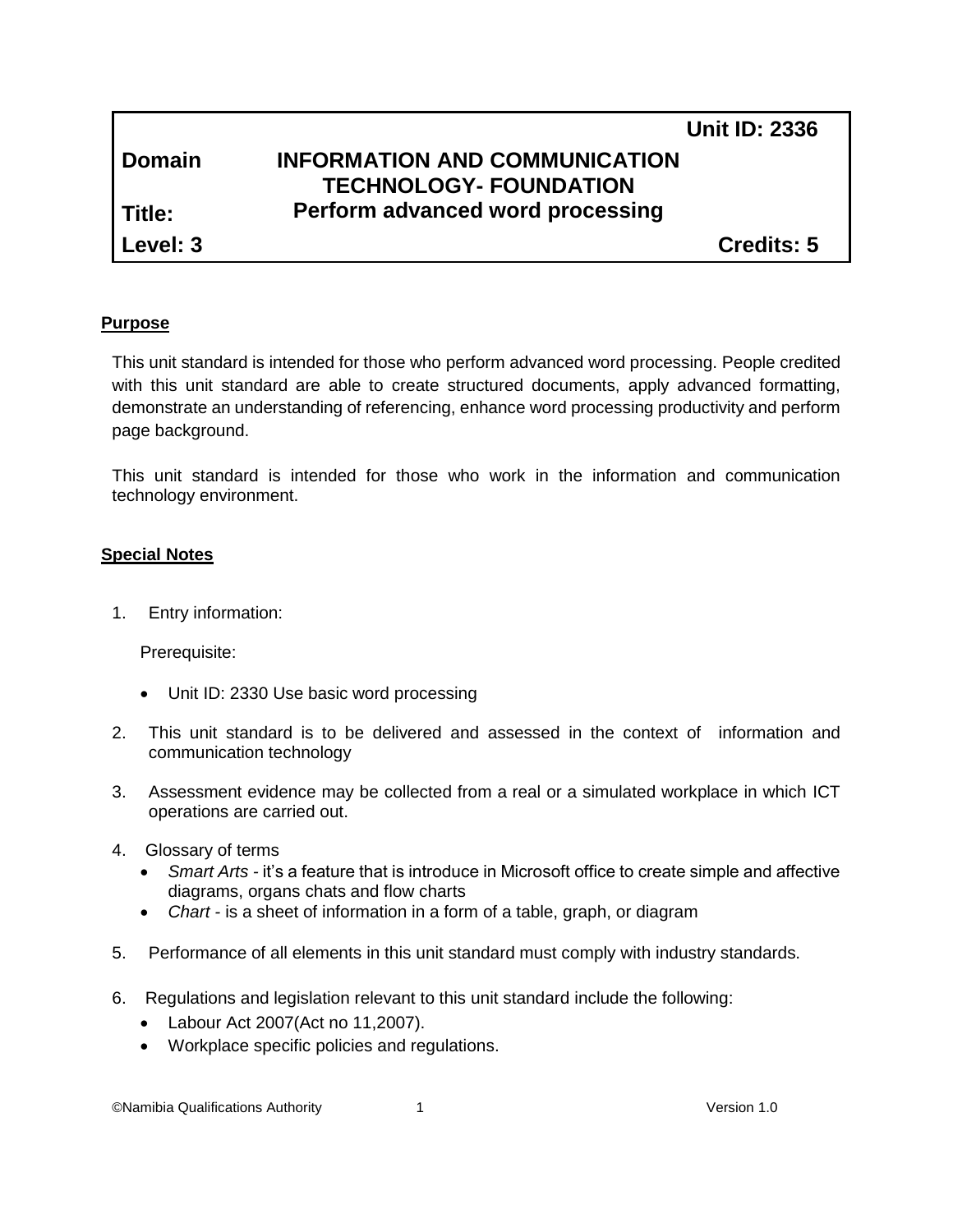• Regulations relating to the health & Safety of employees at work under Schedule 1 (2) of the Labour Act No.11 of 2007 and all subsequent amendments.

## **Quality Assurance Requirements**

This unit standard and others within this sub-field may be awarded by institutions which meet the accreditation requirements set by the Namibia Qualifications Authority and the Namibia Training Authority and which comply with the national assessment and moderation requirements. Details of specific accreditation requirements and the national assessment arrangements are available from the Namibia Qualifications Authority on [www.namqa.orga](http://www.namqa.org/)nd the Namibia Training Authority on [www.nta.com.na](http://www.nta.com.na/)

# **Elements and Performance Criteria**

## **Element 1: Create structured documents**

#### **Range**

Structured documents design may include but are not limited to title page, contents page, creating header and footer, adding page numbers, formatting: font, paragraphs, styles and themes, creating document templates, illustrations and pictures, page breaks, captions, using quick parts and automated fields and page borders.

Structured documents may include but is not limited to title page, executive summary, and table of contents, introduction, reports content, conclusion, recommendation, appendix, bibliography and references.

#### **Performance Criteria**

- 1.1 Documents formats are identified, selected and used according to specific task requirements.
- 1.2 Document is designed and structures are outlined.
- 1.3 Document is written, edited and proof read in line with specific instructions.
- 1.4 Document checklist is completed and report saved according to instructions.
- 1.5 Cover page template is manipulated.

#### **Element 2: Apply advanced formatting**

#### **Range**

Advanced formatting may include but not limited to text formatting, paragraphs, styles, columns and tables.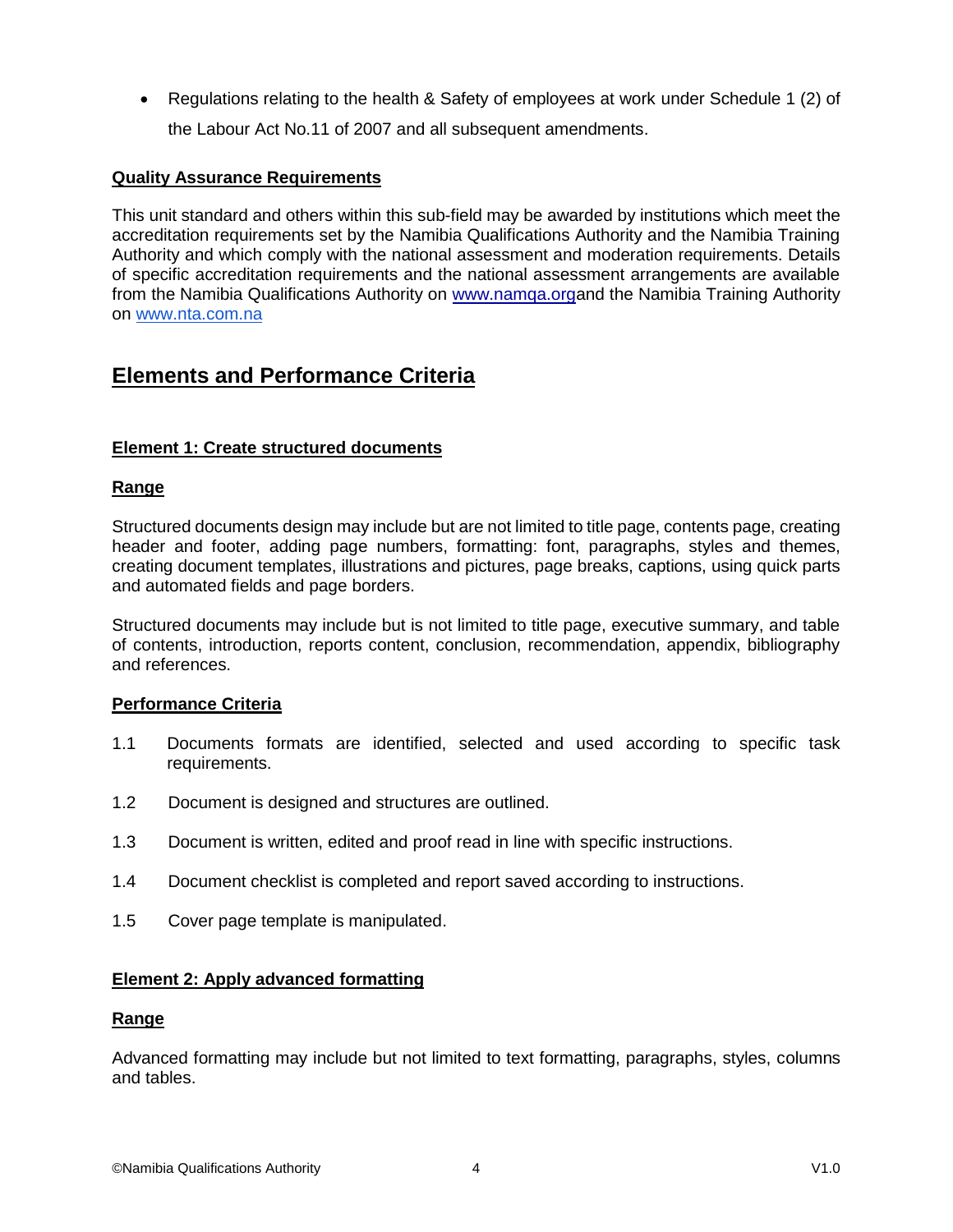## **Performance Criteria**

- 2.1 Advanced text formatting is applied according to instructions.
- 2.2 Paragraph formatting is applied according to instructions.
- 2.3 Styles are created, modified and updated according to instructions.
- 2.4 Column layouts are applied according to instructions.
- 2.5 Tables are manipulated according to instructions.

## **Element 3: Demonstrate an understanding of referencing**

## **Range**

Referencing may include but not limited to captions, footnotes, endnotes, reference tables and indexes, bookmarks and cross-references.

## **Performance Criteria**

- 3.1 Captions, footnotes and endnotes are added according to specific instructions.
- 3.2 Reference tables and indexes are created according to task requirements.
- 3.3 Bookmarks and cross-references are added and deleted according to instructions.

## **Element 4: Enhance word processing productivity**

#### **Range**

Enhancing productivity may include but are not limited to using fields, forms, templates, mail merging, linking, embedding and automation

#### **Performance criteria**

- 4.1 Fields are created and manipulated according to instructions.
- 4.2 Mail Merge is performed according to instructions.
- 4.3 Linking and embedding is performed according to instructions.

## **Element 5: Perform page background**

#### **Range**

Page background may include but are not limited to the use of gradients, patterns, pictures, solid colors or texture backgrounds.

©Namibia Qualifications Authority 3 Version 1.0